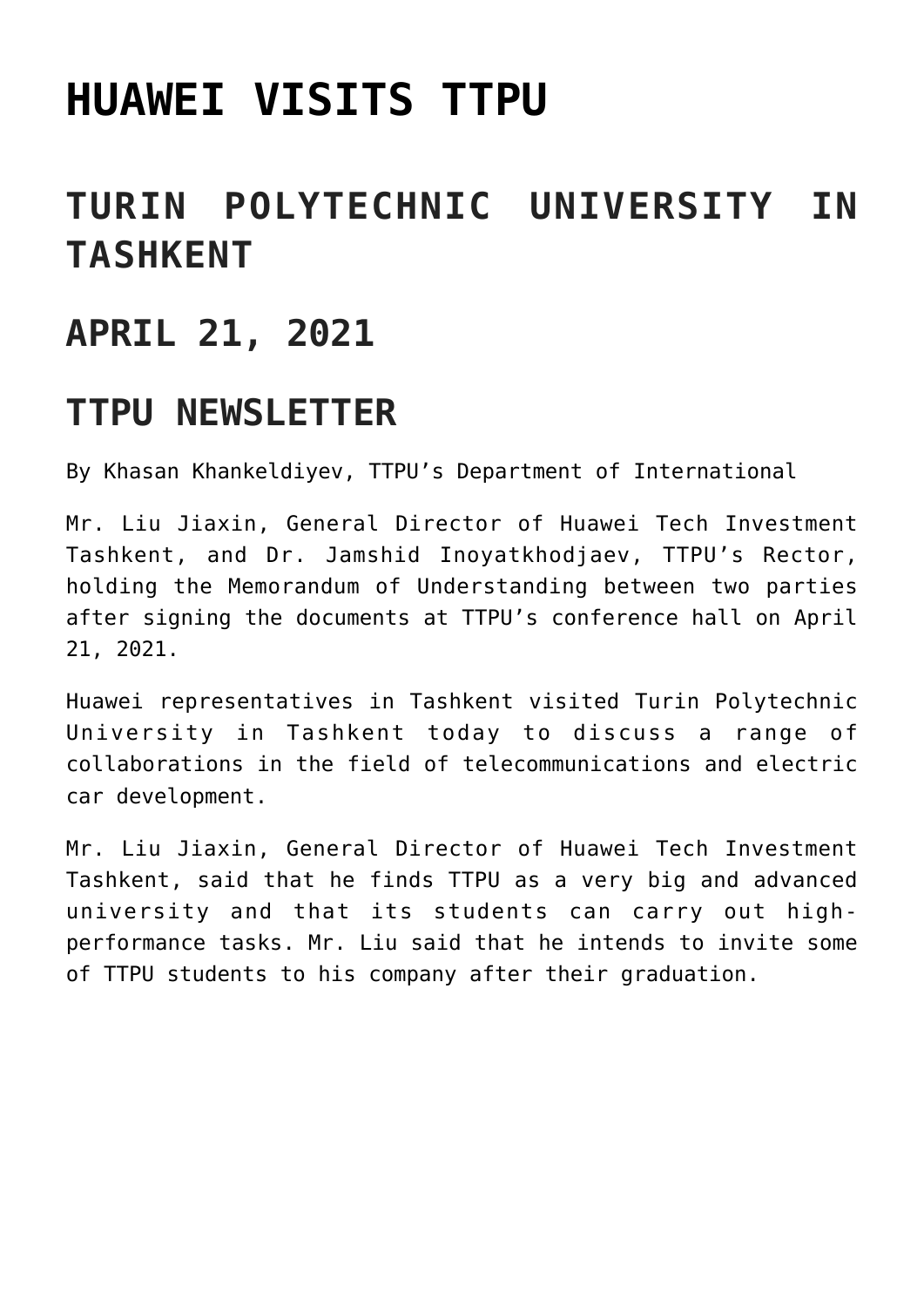

*"[TTPU] …is a very big and advanced university. Students can carry out high-performance tasks," says Mr. Liu Jiaxin, General Director of*

Dr. Jamshid Inoyatkhodjaev, TTPU's Rector, pointed out that right now a number of former TTPU students are working at Huawei Company in Tashkent.

Dr. Inoyatkhodjaev personally gave the Huawei delegates a special tour around the university facilities and research centers. Throughout the short stops at the centers, he explained to the guests key advantages of TTPU university for its students, researchers and partners.

Mr. Liu and his delegates were presented with a number of model cars available at university labs from gas-driven cars to electric and solar-powered ones.

At the TTPU's conference room, after seeing the advanced facilities on TTPU's campus, Mr. Davron Azizov, Director of Corporate Communications Department, said that Huawei Company plans on the production of electric cars under Huawei brand.

Mr. Azizov said that the world is changing dynamically and that TTPU is the best platform to share this momentum with Huawei Tech Investment Tashkent.

"Together with your channels and your support, we can achieve high potentials," said Mr. Azizov at the end of his speech.